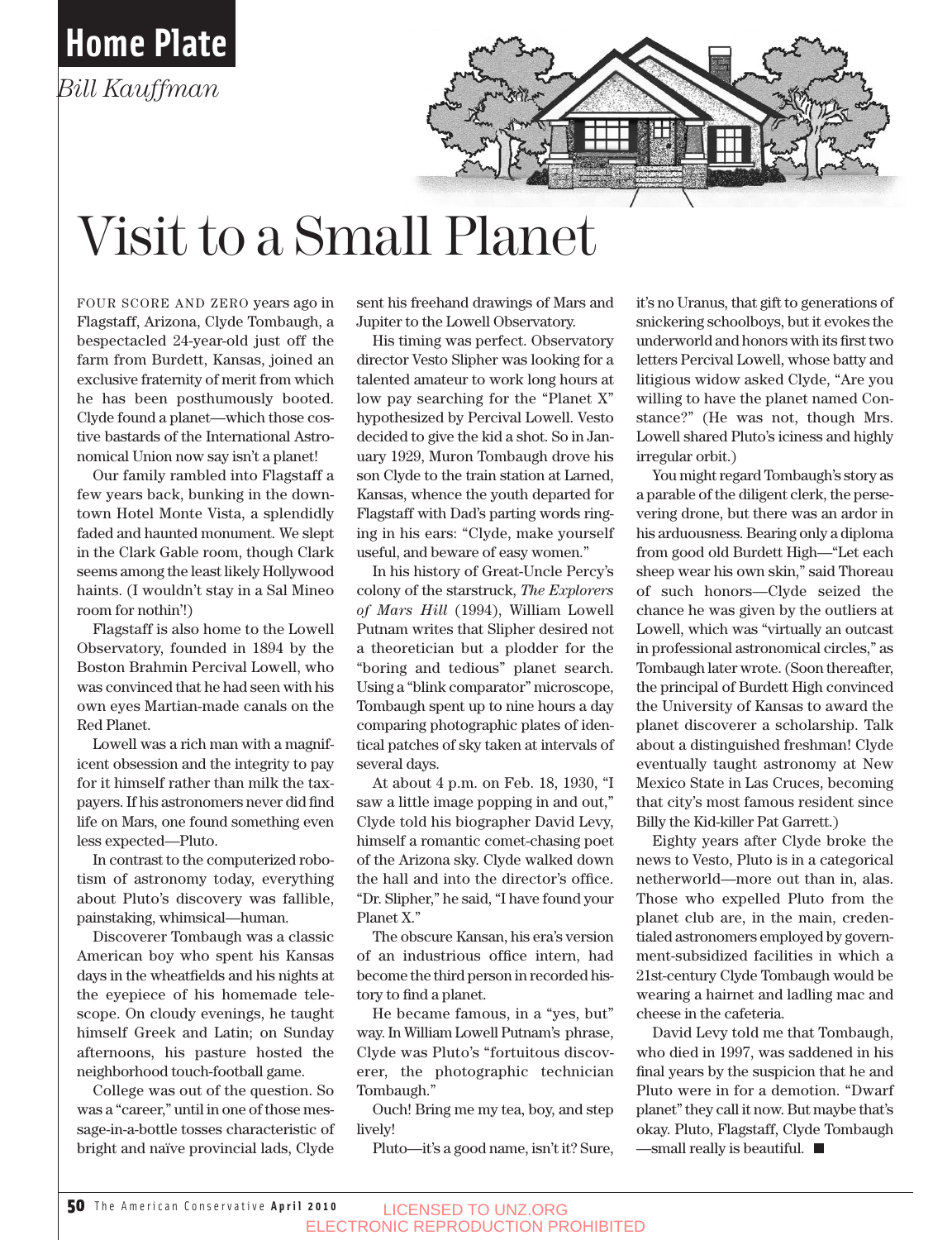# **GREAT NEW TITLES<br>FROM ENCOUNTER BOOKS**

#### **AMERICA'S LIMITLESS WELFARE STATE** *FIRE ENCOUGH* **FROM ENGINEERING BOOKS**



**AMERICA'S LIMITLESS WELFARE STATE** 978-1-59403-376-6 | \$23.95

> "William Voegeli may be the most valuable, engaging and original critic of liberalism writing today. I have been waiting for him to write this book for years. No serious student of contemporary political life will regret their investment in this profound yet eminently accessible work.*Never Enough* answers questions most people struggle even to articulate."

— Jonah Goldberg, author of *Liberal Fascism*

#### *THE NEW VICHY SYNDROME SURRENDER TO BARBARISM*



**SURRENDER TO BARBARY AND THEODORE** 978-1-59403-372-8 | \$23.95

> "This book is a typical Theodore Dalrymple product: erudite, witty, unfashionably blunt and, above all, wise."

— Christopher Caldwell, author of *Reflections on the Revolution in Europe*

### *HOW THE OBAMA ADMINISTRATION*



**EXAMPLE POLITICIZED** JUSTICE 978-1-59403-474-9 | \$5.99

> In this eye-popping Broadside, Andrew C.McCarthy reveals how the Obama Justice department under Attorney General Eric Holder has co-opted law enforcement for politics. For the past eight years, a group of lawyers volunteered their services to America's enemies, and many of them now reside in our Justice Department.

#### **CONSERVATISM REDEFINED A CREED FOR THE POOR** *AND DISADVANTAGED*

**AND DISPUTE DISPUTE DISPUTE DE 1978-1-59403-347-6 | \$23.95** 

"Professor Garry has offered up a compelling interpretation of the state of American politics and has given conservatives much to consider and great reason for hope as they plot the course ahead."

— U.S. Senator John Thune

#### **THE TRUTH ABOUT CHINA** *IN THE 21ST CENTURY*

*IN THE 21ST CENTURY* by Guy Sorman 978-1-59403-263-9 | \$15.95



— Claude Levi-Strauss

#### THE BAD SCIENCE AND BAD **POLICY OF OBAMA'S GLOBAL WARMING AGENDA**

*WARMING AGENDA* by Roy W. Spencer 978-1-59403-482-4 | \$5.99

Former NASA climatologist and leading climate researcher Roy W.Spencer examines the Obama administration's calls for radical reductions in greenhouse gas emissions and addresses the new science that suggests that our modern fears of



IS A DOG IS A BOY

anthropogenic global warming might well be unfounded.

#### A RAT IS A PIG IS A DOG IS A BOY: **THE HUMAN COST OF THE ANIMAL RIGHTS MOVEMENT RAT IS A PIG**

*ANIMAL RIGHTS MOVEMENT* by Wesley J. Smith 978-1-59403-346-9 | \$25.95

"Wesley J.Smith knows too well that if the activists ever succeeded in their goals,if they established through culture or law that human beings have



*OBAMA'S RADICAL TRANSFORMATION*

*OF AMERICA: YEAR ONE* by Joshua Muravchik 978-1-59403-475-6 | \$5.99

In only one year, Joshua Muravchik reveals, Obama has saddled Americans with a skyrocketing deficit that will leave future generations deeply in debt; a health-care plan that prescribes a cure worse than the illness; catastrophically expensive environmental schemes; and a foreign policy that appeases enemies and punishes friends.





At bookstores everywhere or call 800-343-4499 www.encounterbooks.com

LICENSED TO UNZ.ORG ELECTRONIC REPRODUCTION PROHIBITED